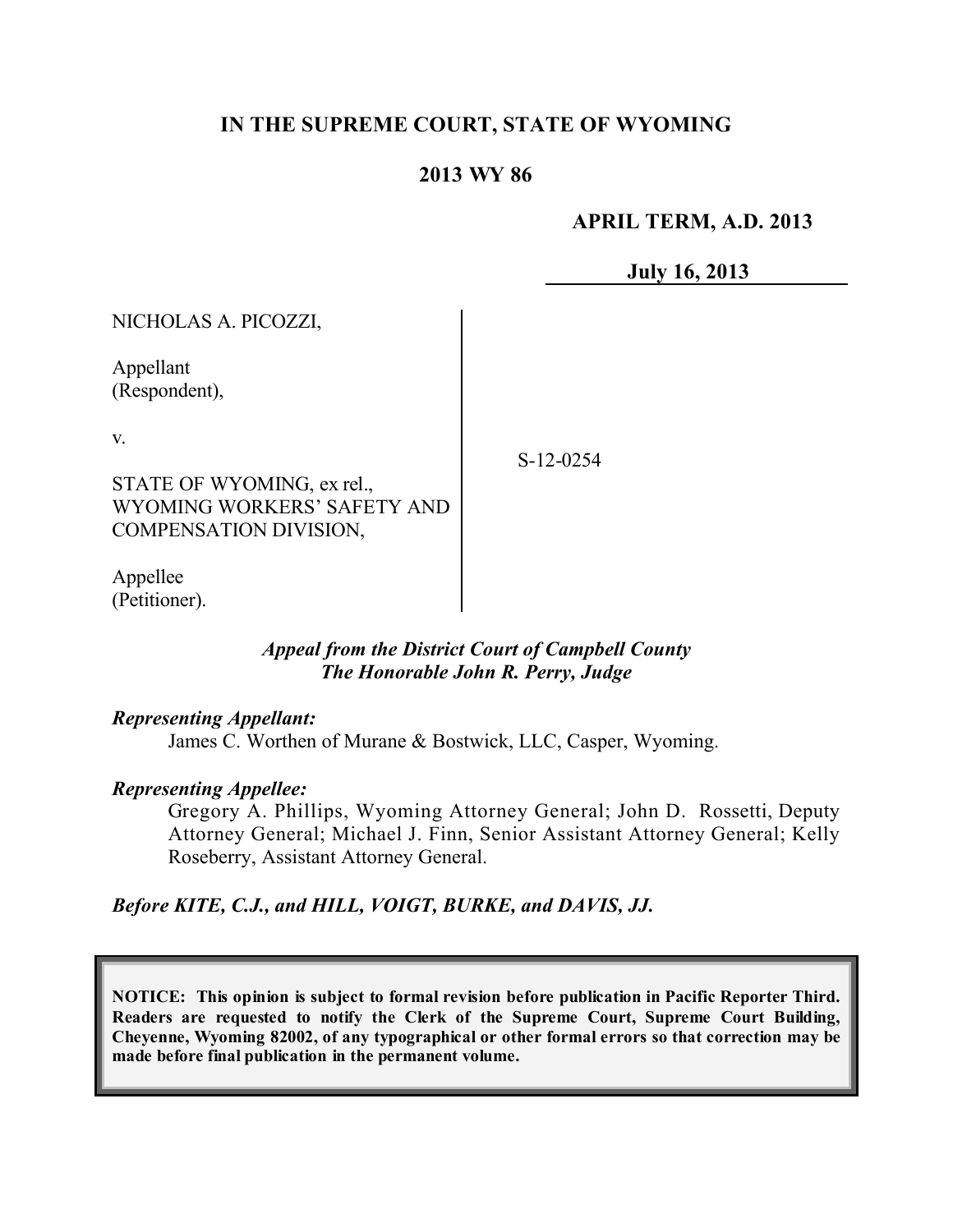## **VOIGT, Justice.**

[¶1] Nicholas Picozzi, the appellant, injured his neck in a compensable work-related accident. After receiving temporary total disability benefits for thirty-six months, the appellant underwent shoulder surgery. The appellant applied to the Wyoming Workers' Safety and Compensation Division (Division) for additional benefits, arguing that the shoulder injury was a second compensable injury and he, therefore, was entitled to a separate period of benefits. Although the Office of Administrative Hearings (OAH) agreed, the district court rejected that argument. The appellant now appeals that decision and also argues in the alternative that equitable estoppel prohibits enforcement of the thirty-six month limitation. We affirm the district court.

### **ISSUES**

[¶2] 1. Did the OAH hearing examiner err as a matter of law by granting the appellant's application for temporary total disability benefits?

2. Is the Division equitably estopped from enforcing the thirty-six month limitation on receipt of temporary total disability benefits?

## **FACTS**

[¶3] The appellant was employed as an iron worker when, on October 30, 2007, a tenpound shackle fell thirty feet and landed on his head, neck, and back. The next day, he went to the Wyoming Medical Center in Casper for treatment where he was diagnosed with a stable cervical fracture and was advised to see an orthopedic shoulder specialist for treatment of his rotator cuff injury. The appellant applied for and received temporary total disability benefits for injuries to his "left neck (cervical)" and his "right neck (cervical)."

[¶4] To determine if he was eligible for a permanent disability award, the Division ordered the appellant to undergo independent medical examinations on December 18, 2009, and May 21, 2010. The general conclusion was that the appellant's injuries had not yet reached maximum medical improvement and, therefore, it would be impossible to assign him an impairment rating. Additionally, the doctors expressed concern that the appellant had not yet received treatment regarding his shoulder pain.

[¶5] The appellant received no medical treatment from August 2009 through July 2010. During that time, he requested from the Division a list of doctors who could treat him because he was under the impression that he could only seek treatment from a doctor with a referral from the Division. Based upon the list of physicians provided by the Division, the appellant sought the services of Dr. Christensen, who diagnosed the appellant with shoulder impingement syndrome. On November 18, 2010, the appellant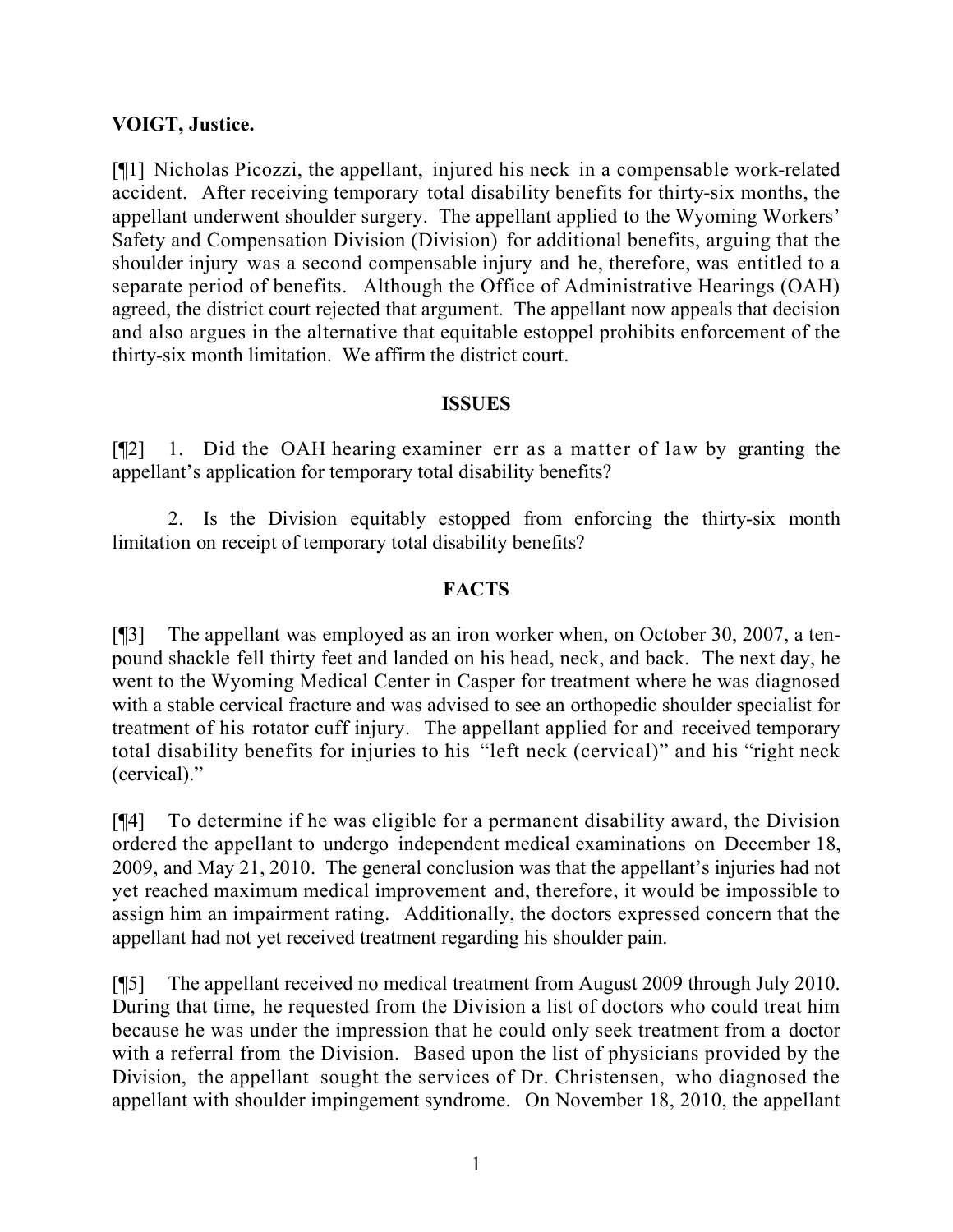sought, and later received, preapproval from the Division for arthroscopic shoulder decompression surgery. On November 30, 2010, Dr. Christensen performed that surgery on the appellant's shoulder.

[¶6] Meanwhile, a claims analyst with the Division informed the appellant that his temporary total disability benefits would soon expire. He later received a Final Determination Regarding Temporary Total Disability Benefits providing notification that his benefits would terminate as of November 18, 2010. The appellant objected and the matter was referred to the OAH. The hearing examiner found that the shoulder surgery was a second compensable injury as it "was clearly related to the original injury of October 30, 2007." The time limitation on the appellant's temporary total disability benefits was, therefore, inapplicable. The Division responded to this decision with a Petition for Judicial Review, which was granted.

[¶7] The district court affirmed the hearing examiner's determination that the appellant's shoulder injury constituted a second compensable injury. However, the district court concluded that the hearing examiner improperly determined that the thirtysix month time limitation did not apply to the appellant's benefits. The appellant now appeals that decision.

## **STANDARD OF REVIEW**

[¶8] An agency's legal conclusions will be reviewed *de novo*. *Dale v. S & S Builders, LLC*, 2008 WY 84, ¶ 26, 188 P.3d 554, 561-62 (Wyo. 2008). No deference will be given to the decision of the district court. *Newman v. State ex rel. Wyo. Workers' Safety & Comp. Div.*, 2002 WY 91, ¶ 7, 49 P.3d 163, 166 (Wyo. 2002).

# **DISCUSSION**

## *Did the OAH hearing examiner err as a matter of law by granting the appellant's application for temporary total disability benefits?*

[¶9] The period for receiving a temporary total disability award is limited by statute as well as regulations promulgated by the Division.

> (a) If after a compensable injury is sustained and as a result of the injury the employee is subject to temporary total disability as defined under W.S.  $27-14-102(a)(xviii)$ , the injured employee is entitled to receive a temporary total disability award for the period of temporary total disability as provided by W.S. 27-14-403(c). *The period for receiving a temporary total disability award under this section for*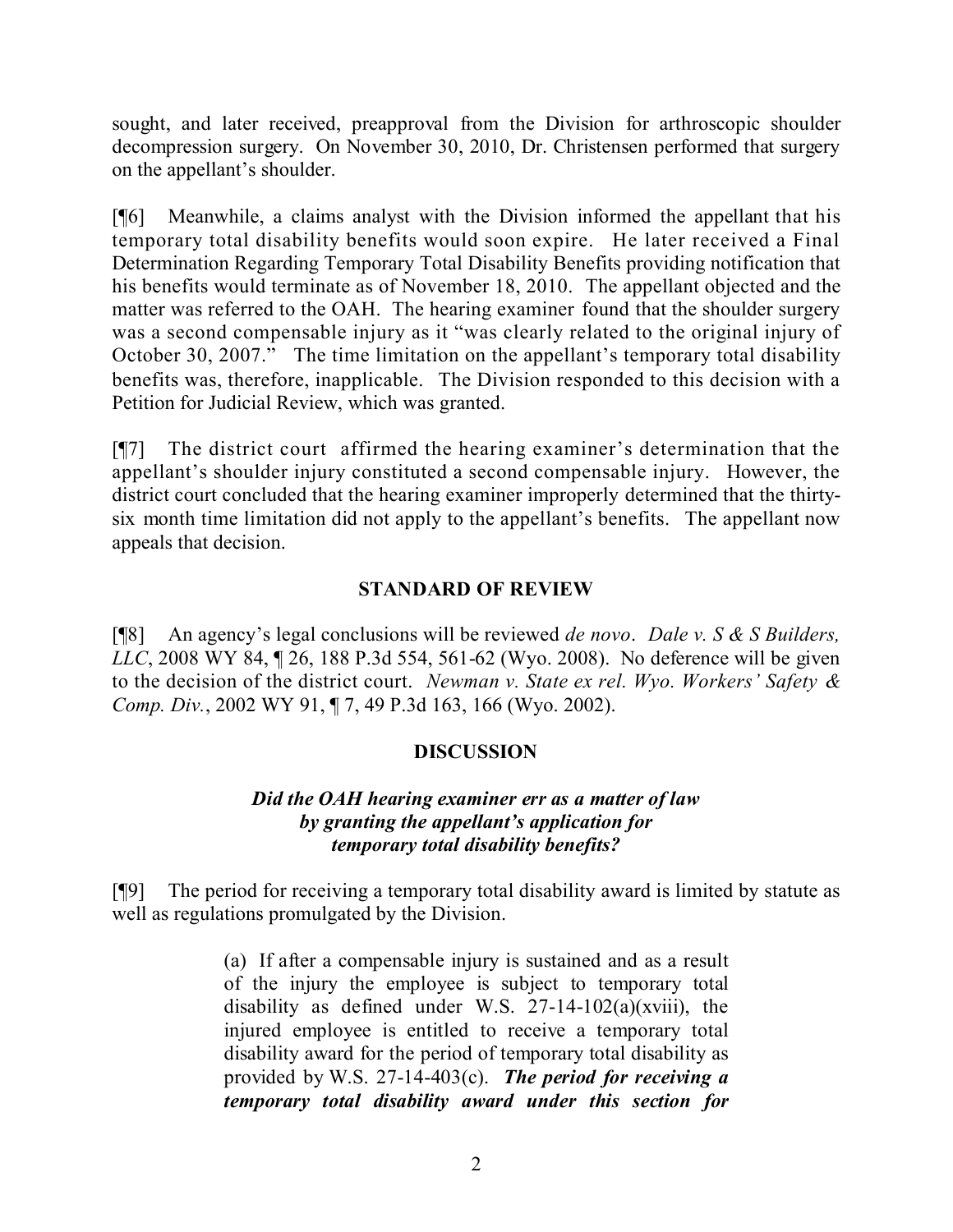*injuries resulting from any one (1) incident or accident shall not exceed a cumulative period of twenty-four (24) months, except that the division pursuant to its rules and regulations and in its discretion may in the event of extraordinary circumstances award additional temporary total disability benefits.* The division's decision to grant such additional benefits shall be reviewable by a hearing examiner only for an abuse of discretion by the division.

Wyo. Stat. Ann. § 27-14-404(a) (LexisNexis 2011) (emphasis added). The Division has promulgated rules allowing for extension in extraordinary circumstances.

> (b) Limitation on Period of Temporary Total Disability (TTD); Extraordinary Circumstance.

> *(i) The period for receiving a TTD award under W.S. § 27-14-404 resulting from a single incident, accident, or period of cumulative trauma or exposure shall not exceed a cumulative period of 24 months,* except that the Division, in its discretion, may award additional TTD benefits if the claimant establishes by clear and convincing evidence that the claimant:

> (A) remains totally disabled, due solely to a workrelated injury;

> (B) has not recovered to the extent that he or she can return to gainful employment;

> (C) reasonably expects to return to gainful employment within 12 months following the date of the first TTD claim occurring after the expiration of the 24-month period;

> (D) does not have an ascertainable loss which would qualify for benefits under W.S. §§ 27-14-405 or 406; and,

> (E) has taken all reasonable measures to facilitate recovery, including compliance with the recommendations of the treating physician.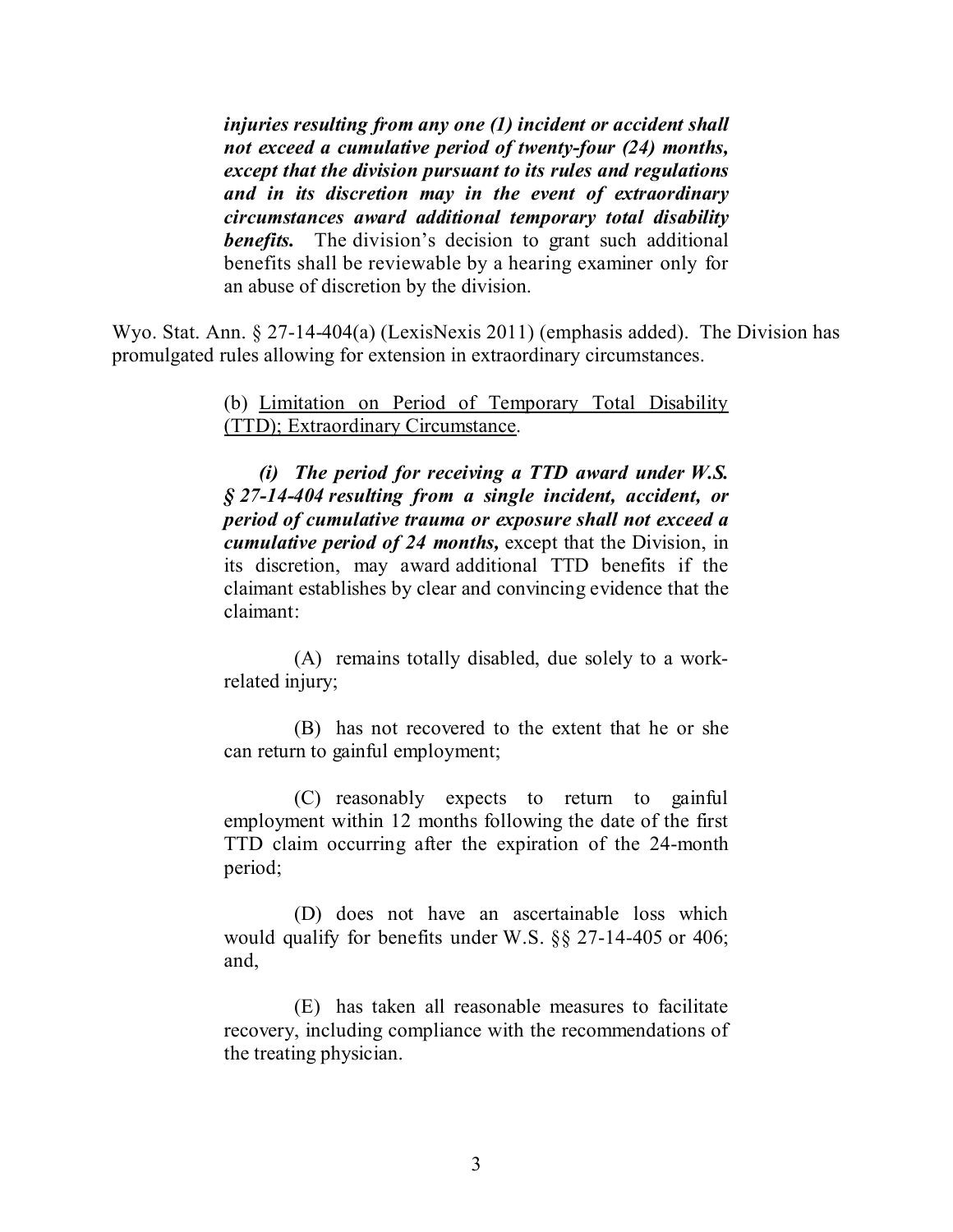### *(ii) No awards of additional TTD benefits pursuant to subsection (i) of this section shall exceed 12 cumulative calendar months.*

Rules, Regulations and Fee Schedules of the Wyoming Workers' Safety and Compensation Division, ch. 7,  $\S 2(b)(i)$ -(ii) (2011) (emphasis added). The statute allows for twenty-four months of payments and the Division rules allow for an additional twelve months of payments under extraordinary circumstances.

[¶10] The appellant and the Division disagree regarding whether the appellant's shoulder surgery constituted a second compensable injury. As a result of this Court's holding in *State ex rel. Wyo. Workers' Safety & Comp. Div. v. Smith*, 2013 WY 26, 296 P.3d 939 (Wyo. 2013), published after the briefs in this matter were submitted, whether or not the shoulder surgery constitutes a second compensable injury has no bearing on the ultimate conclusion. Smith injured his neck in a work-related accident. *Id*. at ¶ 3, at 940. After receiving temporary total disability for thirty-six months, Smith began to experience shoulder and arm pain related to his neck injury. *Id*. at ¶¶ 4-5, at 941. The Division denied Smith's claim for additional benefits. *Id*. at ¶ 6, at 941. Following Smith's demand for a contested case hearing with the OAH, and the Division's petition for review in the district court of the hearing examiner's conclusion, the Division appealed to this Court. *Id*. at ¶¶ 6-8, at 941. We agreed with the Division and denied Smith's request for additional temporary total disability benefits for his shoulder pain because he already received benefits for thirty-six months as a result of an injury from the same work-related accident. "Under the plain language of the statute, this limitation applies to all 'injuries' resulting from 'any one (1) incident or accident,' encompassing situations in which the claimant receives multiple injuries simultaneously or a subsequent compensable injury as the result of a single workplace accident." *Id*. at ¶ 17, at 944.

[¶11] The facts at issue in the instant case are similar to those in *Smith*. The appellant injured his neck in a compensable work-related accident. As a result of that accident, he received thirty-six months of temporary total disability benefits. Towards the end of that period, he sought treatment for shoulder pain that was the result of the same accident. The thirty-six month period lapsed prior to his shoulder surgery. Regardless of whether this constitutes a second compensable injury, both the neck and shoulder injuries resulted from the same work-place accident. Because the thirty-six month limitation applies to "all 'injuries' resulting from 'any one (1) incident or accident,'" the appellant is not entitled to additional temporary total disability benefits. *Id*.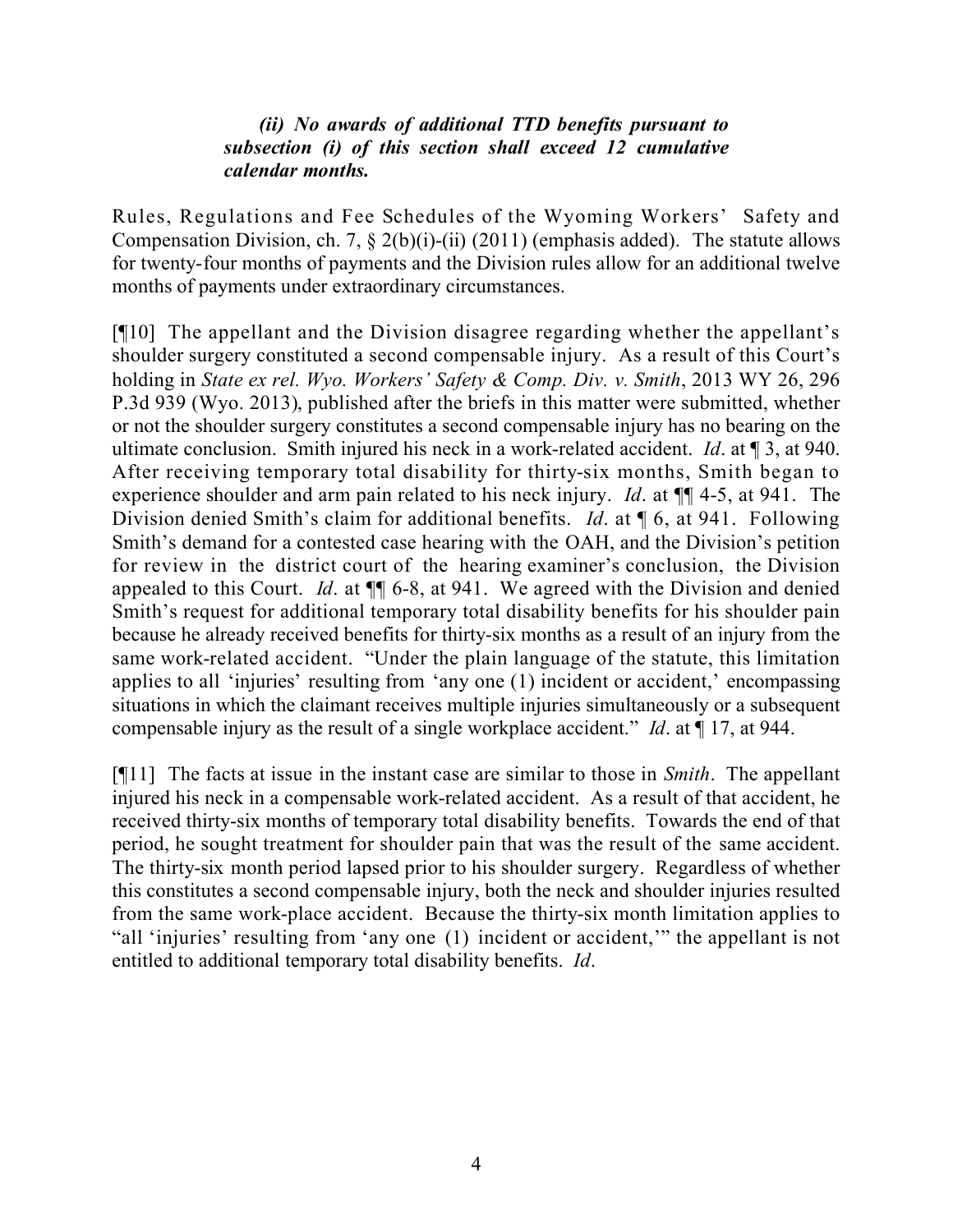## *Is the Division equitably estopped from enforcing the thirty-six month limitation on receipt of temporary total disability benefits?*

[¶12] The appellant argues in the alternative that the Division is equitably estopped from enforcing the thirty-six month limitation**.** Specifically, the appellant argues that the Division's failure to provide a list of physicians near his home caused the treatment of his shoulder to extend beyond the proscribed time limitation.

> We have recognized that estoppel is available against a governmental agency for the unintentional, misleading statement of its representative. [*Wyo. Workers' Comp. Div. v.*] *Barker,* 978 P.2d [1156,] 1159-61 [(Wyo. 1999)]; *Bauer* [*v. Wyo. Workers' Comp. Div.*]*,* 695 P.2d [1048,] 1050-53 [(Wyo. 1985)]. Equitable estoppel may be invoked to prevent strict application of both the workers' compensation statute of limitations and its accident report requirement. [*Bauer*, 695 P.2d] at 1053. If a valid claim is lost because of some action by the employer or the insurance provider (here the state of Wyoming) reasonably relied upon by the employee to her detriment, relief should be granted. *Id.* at 1052.

*Appleby v. State ex rel. Wyo. Workers' Safety & Comp. Div.*, 2002 WY 84, ¶ 19, 47 P.3d 613, 619 (Wyo. 2002). In the instant case, according to the appellant, he was unfamiliar with the Wyoming workers' compensation program. He repeatedly requested a list of doctors from his claims analyst because he believed that he was required to visit only doctors to whom he was referred to by the Division. By the time he was provided with such a list, the thirty-six month period was near expiration.

[¶13] For equitable estoppel to apply, the appellant must show that he relied, to his detriment, upon some action of the Division. In *Appleby*, this Court held that equitable estoppel applied. Appleby, like the appellant here, was unfamiliar with the process to obtain benefits. *Id*. at ¶ 5, at 616. Appleby's husband called the claims analyst assigned to his wife's case to find out why her claim had initially been denied. The claims analyst mistakenly told him that it was too late to appeal the final determination. *Id*. Appleby relied upon this information to her detriment and failed to file an appeal prior to the actual deadline. *Id*. at ¶ 6, at 616.

[¶14] Unlike in *Appleby*, the appellant relied upon his own misunderstanding of the Wyoming Workers' Compensation Act. He testified that he was "unfamiliar with the system." When asked if his case analyst ever said she would refer him to a doctor, the appellant responded that there were a few doctors to whom the Division sent him and, therefore, he assumed that he needed Division approval to see any other doctors. In